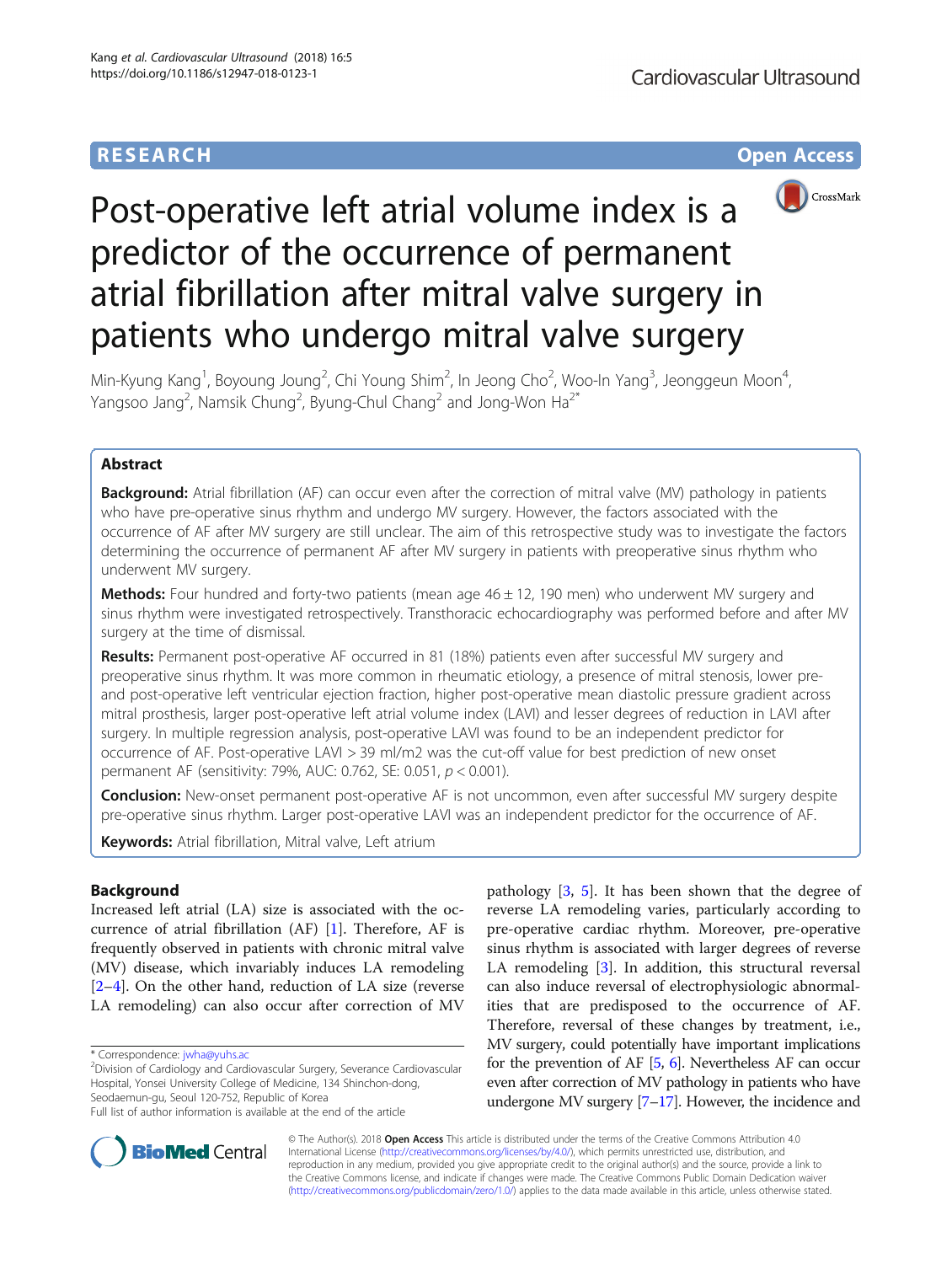predictors of new onset permanent AF after MV surgery have not been clearly defined. Therefore, the aim of this study is to investigate the prevalence and predictors of the occurrence of new onset permanent AF in patients with MV diseases who have undergone MV surgery and sinus rhythm pre-operatively.

# Methods

# Study design and participants

A total of 1841 patients underwent MV surgery from June 1982 to February 2009. Among them, patients with preexisting AF, concomitant MAZE procedure during surgery  $(n = 1189)$ , patients with permanent pacemaker implantation ( $n = 20$ ), and patients unknown pre-operative rhythm  $(n = 190)$  were excluded. The remaining 442 patients (mean age  $46 \pm 12$ , 191 men) comprised the study population (Fig. 1). We reviewed the medical records to define the etiology of MV pathology and reason for valve surgery in addition to pre- and post-operative transthoracic echocardiography (TTE) and electrocardiogram (ECG). ECG was taken pre- and post-operatively and at follow up once a year thereafter. New onset permanent AF was defined as the occurrence of AF post-operatively detected by postoperative ECG during the hospital stay and that persisted thereafter.

#### Echocardiography

TTE was performed by standard techniques with a 2.5- MHz transducer. Two-dimensional echocardiographic images were obtained in the standard parasternal longaxis and apical 2 and 4 chamber views. Left ventricular (LV) ejection fraction (EF) was assessed by the modified Quinones method. Mediolateral (ML) and superior/inferior (SI) dimensions of LA were measured from the apical 4 chamber view, and anteroposterior (AP) dimensions were measured from the parasternal long axis view at the end-systole. Maximal LA volume was calculated using the prolate ellipsoid model3 and indexed to the body surface area (LA volume index; LAVI). Measurement of LA volume was available in 200 of 442 patients at pre- and post-operative periods. In those patients, the LA volume change and the percentage of LA volume change were calculated [\[18](#page-6-0)]. Assessment of valvuar heart diseases were based on the guidelines [[19](#page-6-0)].

# Statistical analysis

Continuous variables are presented as means ± standard deviation (SD) and compared using Student's unpaired t test or Mann-Whitney's U test. Categorical variables are presented as numbers or percentages, and used the Chisquare test. To determine the variables associated with the occurrence of AF, logistic regression analysis was performed separately using clinical variables and echocardiographic findings. The predictive ability of the LAVI was determined by the area under the receiver-operating characteristic curves (ROC). Kaplan-Meier estimator was used for AF free survival curves.  $P$  value < 0.05 was considered statistically significant.

### Results

The enrolled patients were classified into the two groups according to the occurrence of permanent AF or maintained sinus rhythm after MV surgery (normal sinus rhythm [NSR] group vs. AF group). Post-operative new onset permanent AF occurred in 81 (18%) patients. Baseline characteristics of the study subjects are shown in Table [1](#page-2-0). The mean age at the time of surgery was similar in both groups. The majority of patients (81%) had rheumatic etiology and others (19%) had nonrheumatic etiology, such as infective endocarditis, MV prolapse, or chordae rupture. The proportion of rheumatic valve disease was significantly higher in patients

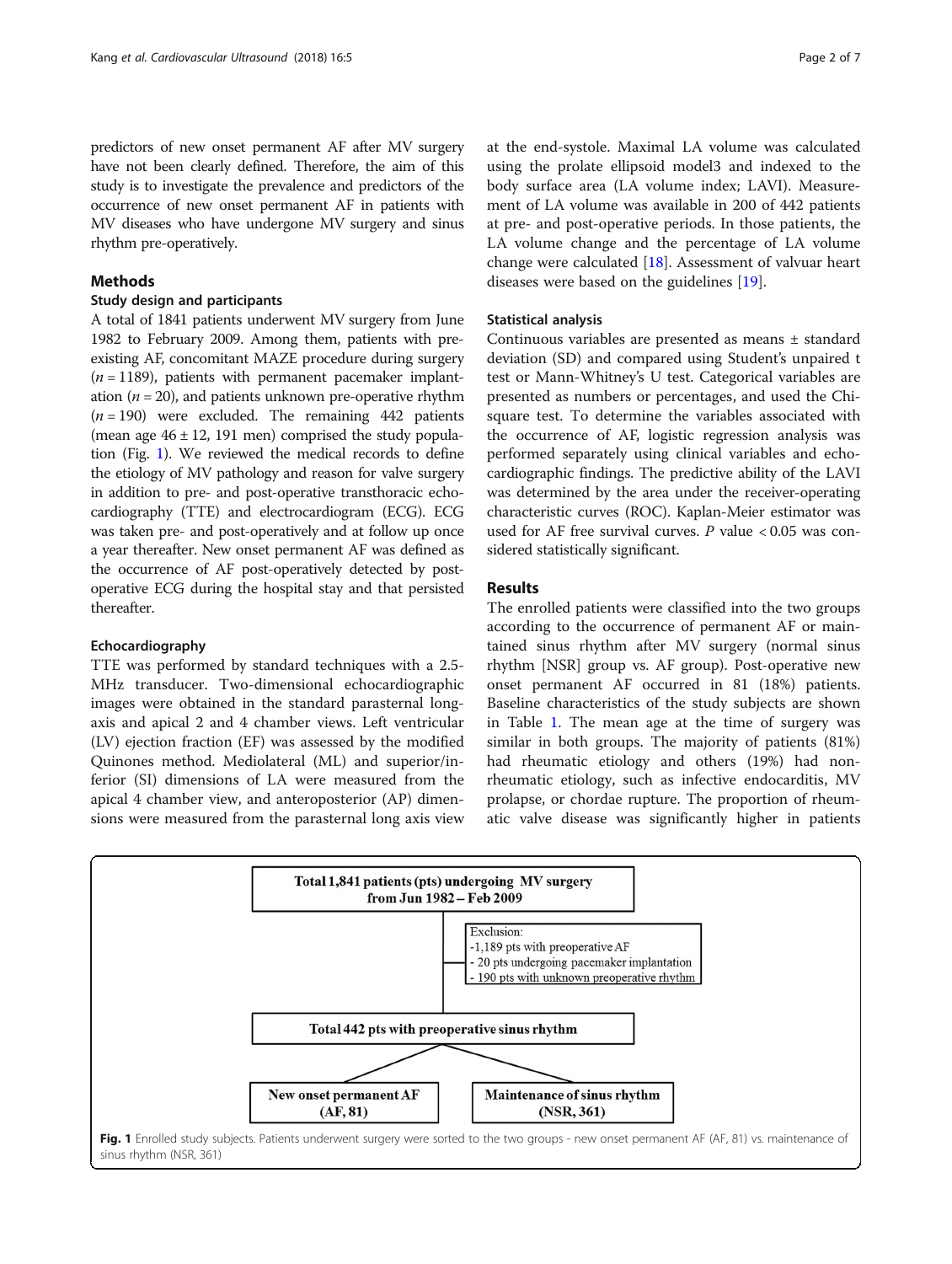<span id="page-2-0"></span>Table 1 Baseline characteristics of the patients

| Variables                          | NSR $(n = 361)$       | AF $(n = 81)$   | $\mathcal{D}$ |
|------------------------------------|-----------------------|-----------------|---------------|
| Age at surgery (years)             | $41 \pm 13$           | $41 \pm 11$     | 0.782         |
| Male gender                        | 39 (49%)<br>151 (42%) |                 | 0.264         |
| Body surface area $(m^2)$          | $1.65 \pm 0.16$       | $1.64 \pm 0.16$ | 0.967         |
| Etiology                           |                       |                 | 0.018         |
| Rheumatic etiology                 | 284 (79%)             | 73 (90%)        |               |
| Non-rheumatic valvular disease     | 77 (21%)              | 8 (10%)         |               |
| Diagnosis                          |                       |                 | 0.065         |
| Pure mitral regurgitation          | 205 (57%)             | 37 (46%)        |               |
| Presence of mitral stenosis        | 156 (43%)             | 44 (54%)        |               |
| Combined with other valve          | 180 (58%)             | 44 (70%)        | 0.091         |
| Type of surgery                    |                       |                 | 0.478         |
| Mitral valve replacement           | 348 (96.4%)           | 79 (97.5%)      |               |
| Bioprosthesis                      | $7(2.0\%)$            | 2(2.5%)         |               |
| Mechanical                         | 341 (98.0%)           | 77 (97.5%)      |               |
| Mitral valve repair                | 13 (3.6%)             | 2(2.5%)         |               |
| Annular size                       | $28.4 \pm 2.1$        | $29.0 \pm 2.6$  | 0.070         |
| Preoperative heart rate (bpm)      | $76 \pm 19$           | $75 \pm 15$     | 0.762         |
| Preoperative blood pressure (mmHq) |                       |                 |               |
| Systolic blood pressure            | $121 \pm 17$          | $123 \pm 16$    | 0.825         |
| Diastolic blood pressure           | $75 \pm 13$           | $74 \pm 10$     | 0.623         |
| Postoperative HR                   | $73 \pm 18$           | $72 \pm 14$     | 0.854         |
| Postoperative blood pressure       |                       |                 |               |
| Systolic blood pressure            | $119 \pm 15$          | $120 \pm 15$    | 0.718         |
| Diastolic blood pressure           | $73 \pm 11$           | $74 \pm 11$     | 0.777         |

with new onset permanent AF ( $p = 0.018$ ). The median interval from the surgery to the occurrence of AF was 9.2 years  $(110.6 \pm 78.9 \text{ months})$ , and the mean follow-up duration was not significantly different in both groups  $(9.8 \pm 5.9 \text{ years} \text{ in the NSR vs. } 9.4 \pm 6.5 \text{ years} \text{ in the AF},$  $p = 0.566$ ). The TTE parameters before and after surgery are listed in Table 2. Pre- and post-operative LV EF were significantly lower in the AF group  $(63 \pm 10\%)$  in the NSR vs.  $59 \pm 14\%$  in the AF,  $p = 0.026 \& 61 \pm 10\%$  in the NSR vs.  $57 \pm 14\%$  in the AF,  $p = 0.006$ ), although the LV EF of both groups were in normal range. Pre-operative LA AP dimension  $(51 \pm 9 \text{ mm}$  in the NSR vs.  $53 \pm 7 \text{ mm}$  in the AF,  $p = 0.080$ ) and LAVI (58 ± 25 ml/m<sup>2</sup> in the NSR vs.  $63 \pm 23$  ml/m<sup>2</sup> in the AF,  $p = 0.399$ ) were not significantly different in both groups. However, the degree of reduction of LAVI ( $21 \pm 21$  ml/m<sup>2</sup> in the NSR vs.  $11 \pm$ 23 ml/m<sup>2</sup> in the AF,  $p = 0.041$ ) and percentage reduction of LAVI  $(28 \pm 28\%)$  in the NSR vs.  $10 \pm 37\%$  in the AF,  $p < .001$ ) were significantly smaller in the AF group (Fig. [2](#page-3-0)). Therefore, post-operative LA size was significantly larger in the AF group, shown as AP dimension  $(43 \pm 6 \text{ mm in the NSR vs. } 51 \pm 8 \text{ mm in the AF}, p < .001)$ and LAVI (38  $\pm$  13 ml/m<sup>2</sup> in the NSR vs. 52  $\pm$  16 ml/m<sup>2</sup> in

Table 2 Echocardiographic parameters before and after surgery

|                                              | $NSR (n = 361)$ | AF $(n = 81)$   | $\mathcal{D}$ |
|----------------------------------------------|-----------------|-----------------|---------------|
| Before surgery                               |                 |                 |               |
| LV end diastolic dimension (mm)              | $56.6 \pm 10.8$ | $55.0 \pm 10.9$ | 0.375         |
| LV end systolic dimension (mm)               | $38.4 \pm 9.2$  | $38.7 \pm 9.9$  | 0.863         |
| LV ejection fraction (%)                     | $62.7 \pm 10.0$ | $58.9 \pm 14.1$ | 0.026         |
| LA antero-posterior dimension<br>$(AP)$ (mm) | $50.7 \pm 8.7$  | $53.1 \pm 6.9$  | 0.080         |
| LA medio-lateral dimension<br>$(ML)$ (mm)    | $56.2 \pm 10.6$ | $58.6 \pm 9.9$  | 0.339         |
| LA supero-inferior dimension<br>$(SI)$ (mm)  | $62.4 \pm 9.7$  | $60.4 \pm 9.1$  | 0.372         |
| LA volume index $(mI/m^2)^a$                 | $58.4 \pm 24.9$ | $62.9 \pm 22.8$ | 0.399         |
| TR grade                                     | $0.4 \pm 0.8$   | $1.2 \pm 1.1$   | 0.005         |
| Estimated PAP                                | $39.2 \pm 17.5$ | $44.5 \pm 18.4$ | 0.252         |
| After surgery                                |                 |                 |               |
| LV end diastolic dimension (mm)              | $48.9 \pm 5.3$  | $50.1 \pm 8.9$  | 0.126         |
| LV end systolic dimension (mm)               | $33.8 \pm 5.8$  | $35.9 + 10.8$   | 0.015         |
| LV ejection fraction (%)                     | $60.9 \pm 9.5$  | $57.2 \pm 13.8$ | 0.006         |
| LA AP dimension (mm)                         | $42.9 \pm 6.0$  | $50.7 \pm 8.1$  | < .001        |
| LA ML dimension (mm)                         | $50.3 \pm 6.8$  | $56.3 \pm 7.5$  | < 0.001       |
| LA SI dimension (mm)                         | $57.3 \pm 27.5$ | $61.8 \pm 8.2$  | 0.172         |
| LA AP change (mm)                            | $7.7 \pm 8.4$   | $4.1 \pm 7.9$   | 0.011         |
| LA ML change (mm)                            | $6.7 \pm 10.4$  | $3.4 \pm 10.1$  | 0.197         |
| LA SI change (mm)                            | $7.4 \pm 9.0$   | $1.3 \pm 8.3$   | 0.005         |
| LA volume index $(mI/m2)$                    | $37.9 \pm 12.6$ | $52.1 \pm 15.6$ | < 0.001       |
| LA volume change $(mI/m2)$                   | $20.5 \pm 21.3$ | $10.8 \pm 23.4$ | 0.041         |
| LA volume change %                           | $28.1 \pm 27.9$ | $9.5 \pm 36.8$  | < 0.001       |
| MDPG of the MV (mmHg)                        | $3.5 \pm 1.4$   | $3.9 \pm 1.5$   | 0.023         |
| Residual mitral regurgitation                |                 |                 | 0.337         |
| <b>No</b>                                    | 352 (97.5%)     | 77 (95.1%)      |               |
| Trivial                                      | 8 (2.2%)        | 3(3.7%)         |               |
| More than grade I                            | $1(0.3\%)$      | $1(1.2\%)$      |               |
| TR grade                                     | $0.3 \pm 0.6$   | $1.0 \pm 1.0$   | < 0.001       |
| <b>Estimated PAP</b>                         | $26.4 \pm 6.6$  | $29.8 \pm 7.1$  | 0.001         |
| TAP or TVR                                   | 33 (7.5%)       | 6 (1.4%)        | 0.828         |

<sup>a</sup>LA volume index was available only in 200 patients (176 of NSR, 24 of AF); NSR normal sinus rhythm, AF atrial fibrillation, LV left ventricular, LA left atrial, MDPG mean diastolic pressure gradient, TR tricuspid regurgitation, PAF pulmonary artery pressure, TAP tricuspid valve repair with an annuloplasty ring, TVR tricuspid valve replacement

the AF,  $p < .001$ ). When the degree of reduction of LA dimension was compared according to the direction (AP, ML or SI), the change in SI direction was most prominent (Table 2). Regarding the hemodynamic variables, the postoperative mean diastolic pressure gradient (MDPG) of the MV was significantly higher in patients with permanent AF group  $(3.5 \pm 1.4 \text{ mmHg}$  in the NSR vs.  $3.9 \pm 1.5 \text{ mmHg}$ in the AF,  $p = 0.023$ ). The grade of pre and post-operative tricuspid regurgitation (TR) were slightly higher in the AF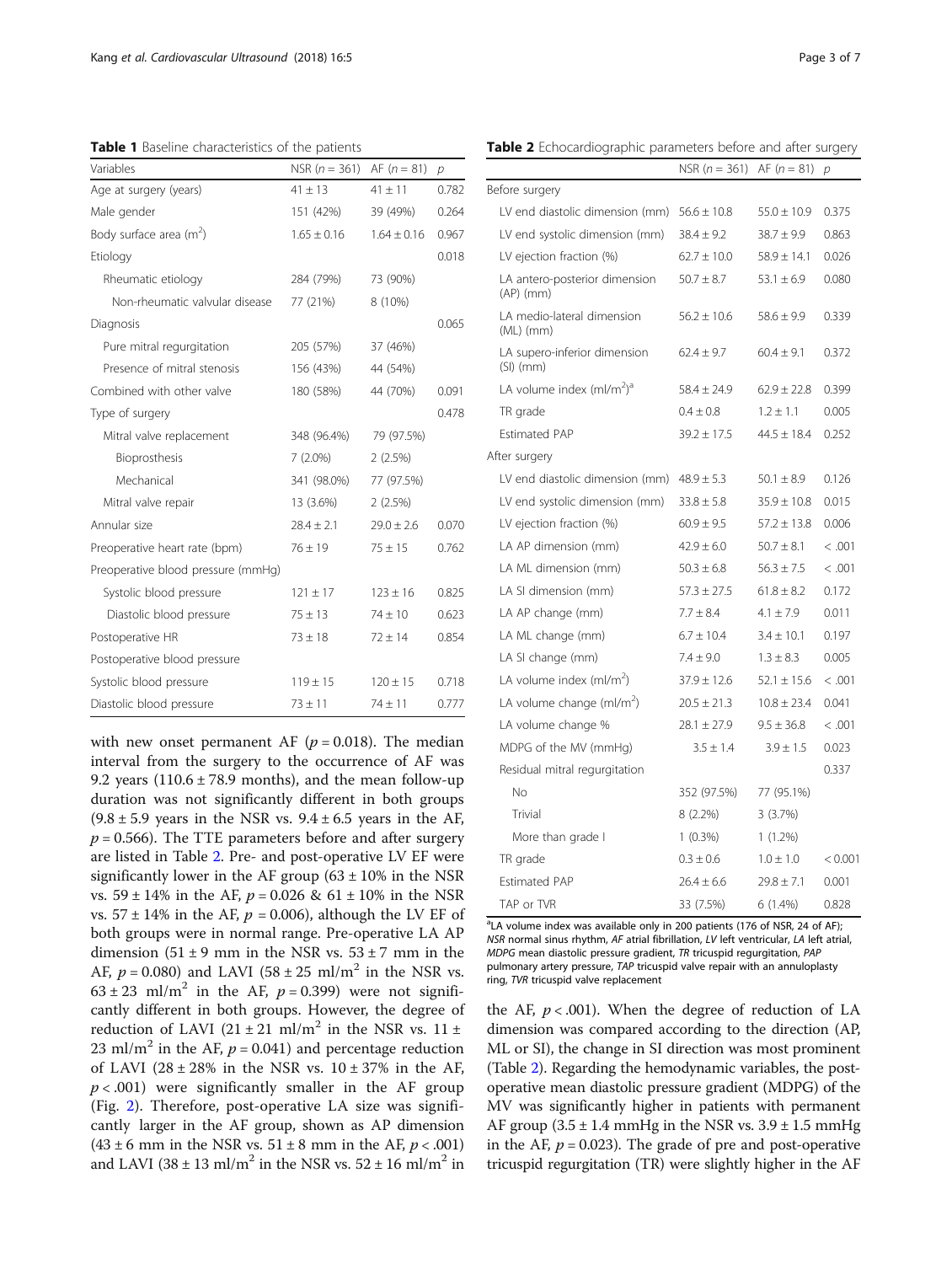<span id="page-3-0"></span>

group. Post-operative estimated pulmonary artery pressure (PAP) was also slightly higher in the AF group. In univariate analysis, rheumatic etiology (odds ratio  $[OR] = 2.474$ , 95% confidence interval  $[CI] =$ 1.143–5.355,  $p = 0.021$ , lower pre  $(OR = 0.971, 95\%)$  $CI = 0.945 - 0.997$ ,  $p = 0.028$ ) and post-operative LV EF  $(OR = 0.970, 95\% \text{ CI} = 0.949 - 0.992, p = 0.007)$ , higher post-operative MDPG across mitral prosthesis (OR = 1.212, 95% CI =  $1.024 - 1.434$ ,  $p = 0.025$ ), lesser degree of reduction in LA size after surgery (OR = 0.790, 95%  $CI = 0.960 - 0.980$ ,  $p < 0.001$ ), and large post-operative LA size (OR = 1.064, 95% CI = 1.045–1.083,  $p < 0.001$ ) were risk factors for the occurrence of AF. Presence of MS rather than pure MR (OR = 1.767, 95% CI =  $0.981-$ 3.182,  $p = 0.058$ ) was associated with the occurrence of AF with borderline significance (Table 3). Interestingly, none

Table 3 Factors determining the occurrence of atrial fibrillation after surgery (univariate analysis)

| Variables           | Odds ratio | 95% confidence interval | p       |
|---------------------|------------|-------------------------|---------|
| Rheumatic VHD       | 2.474      | 1.143–5.355             | 0.021   |
| Presence of MS      | 1.767      | $0.981 - 3.182$         | 0.058   |
| Preoperative LV EF  | 0.971      | $0.949 - 0.992$         | 0.028   |
| Postoperative LV EF | 0.970      | $0.949 - 0.992$         | 0.007   |
| $\Lambda$   AVI     | 0.960      | $0.940 - 0.990$         | 0.007   |
| % $\Lambda$   AVI   | 0.790      | $0.960 - 0.980$         | < .001  |
| Postoperative LAVI  | 1.064      | 1.045-1.083             | < .001  |
| Postoperative MDPG  | 1.212      | 1.024-1.434             | 0.025   |
| Preoperative TR     | 1.864      | 1.328-2.617             | < 0.001 |
| Postoperative TR    | 2.641      | 1.922-3.630             | < 0.001 |
| Postoperative PAP   | 1.067      | 1.025-1.110             | 0.001   |

VHD valvular heart disease, MS mitral stenosis, LV Left ventricular, EF ejection fraction, Δ change, LAVI left atrial volume index, MDPG mean diastolic pressure gradient, TR tricuspid valve regurgitation, PAP pulmonary artery pressrue

of the parameters reflecting pre-operative LA size was associated with post-operative AF. Pre and post-operative TR (OR = 1.864, 95% CI = 1.328–2.617,  $p < 0.001$  & OR = 2.641, 95% CI = 1.922–3.630,  $p < 0.001$ ) and postoperative higher PAP (OR = 1.067, 95% CI = 1.025–1.110,  $p = 0.001$ ) were associated with the occurrence of AF. In multivariate analysis, post-operative LAVI was an independent predictor for the occurrence of AF (Table 4). The predictive ability of the LAVI was determined by the area under the curve of the receiver operating curve and post-operative LAVI > 39 ml/m<sup>2</sup> (cut-off value) was associated with new onset permanent AF (sensitivity: 79%, AUC: 0.762, SE: 0.051,  $p < 0.001$ ). The AF-free survival curves of patients with post-op LAVI < 39 ml/m2 or  $\geq$ 39 ml/m2 are shown in Fig.  $3 (p = 0.06)$  $3 (p = 0.06)$ .

Table 4 Factors determining the occurrence of atrial fibrillation after surgery (multivariate analysis)

| Variables                | Odds ratio | 95% confidence<br>interval | р      |
|--------------------------|------------|----------------------------|--------|
| Rheumatic VHD            | 4.683      | 0.716-30.460               | 0.107  |
| Presence of MS           | 3.534      | 0.884-14.125               | 0.074  |
| Preoperative LV EF       | 0.997      | $0.953 - 1.043$            | 0.815  |
| Postoperative LV EF      | 1.004      | $0.957 - 1.054$            | 0.863  |
| $%$ $\Lambda$   AVI      | 0.993      | $0.976 - 1.010$            | 0.409  |
| Postoperative LAVI       | 1.098      | 1.047-1.153                | < .001 |
| Postoperative MDPG of MV | 0.902      | 0.557-1.459                | 0.673  |
| Preoperative TR          | 0.686      | 0.181-2.596                | 0.579  |
| Postoperative TR         | 2.274      | 0.896-5.773                | 0.084  |
| Postoperative PAP        | 0.930      | 0.788-1.097                | 0.389  |

VHD valvular heart disease, MS mitral stenosis, LV Left ventricular, EF ejection fraction, Δ change, LAVI left atrial volume index, MDPG mean diastolic pressure gradient, MV mitral valve, TR tricuspid valve regurgitation, PAP pulmonary artery pressrue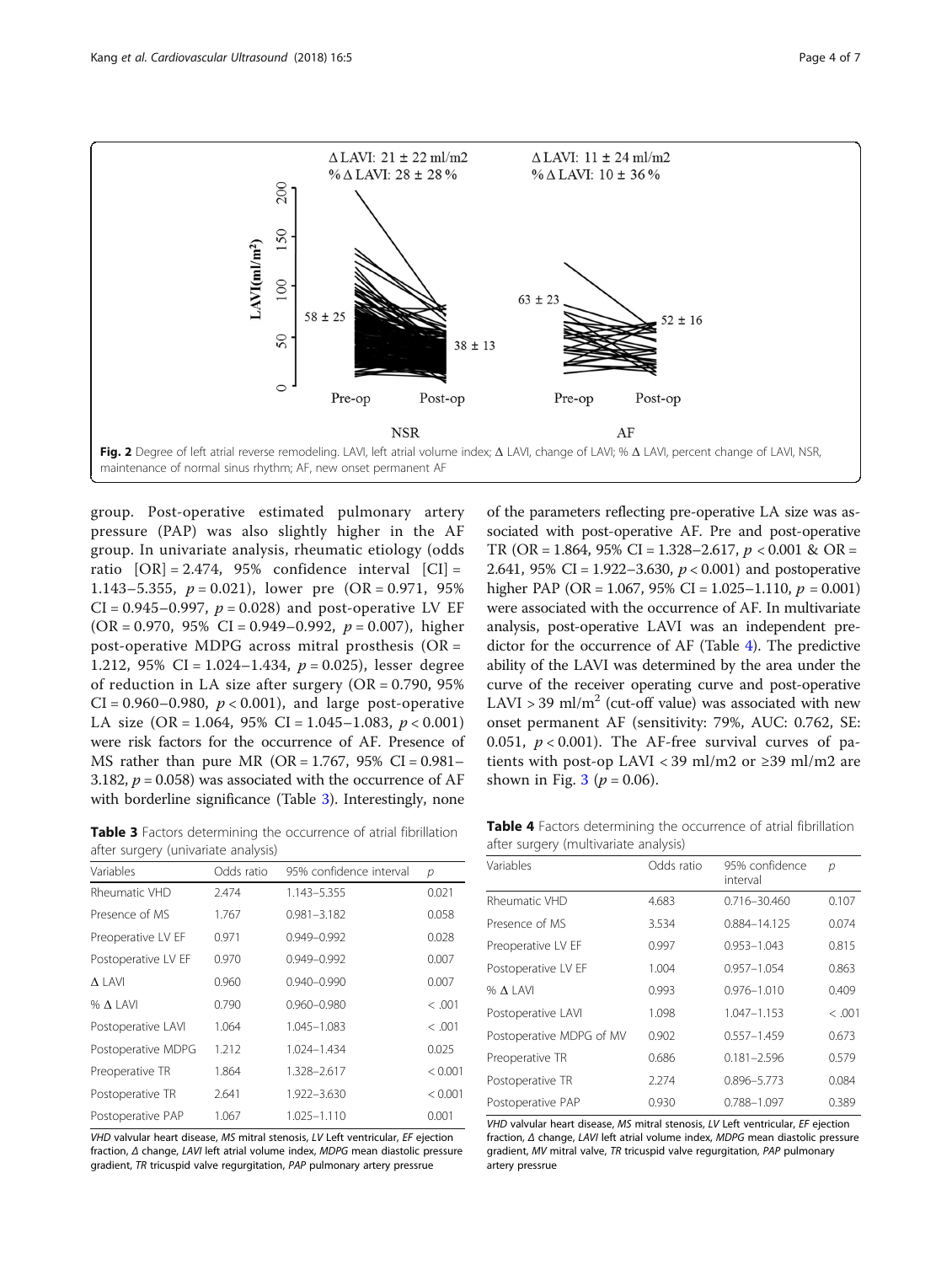<span id="page-4-0"></span>

# **Discussion**

In the present study, the prevalence and predictors of new onset permanent AF after MV surgery were investigated. The results showed that new onset permanent AF is not uncommon, occurring in about 20% of patients even after successful MV surgery and pre-operative sinus rhythm. Although several parameters, such as rheumatic etiology of MV, presence of mitral stenosis (MS), lower LV EF, higher post-operative mean diastolic pressure gradient across mitral prosthesis, and lesser degree of reverse LA remodeling after surgery, were shown to be associated with the occurrence of post-operative AF, post-operative LAVI was found to be an independent predictor for the occurrence of AF in multivariate analysis. Interestingly, none of the parameters reflecting pre-operative LA size was associated with post-operative AF. These findings underscore the importance of postoperative echocardiographic assessment before dismissal of the evaluation of LV function and LA size even in patients who have undergone successful MV surgery and pre-operative sinus rhythm.

# Factors associated with new onset permanent AF Reverse LA remodeling and post-operative AF

The degree of LA reverse remodeling was different in the two groups and showed that the reduction of LAVI and decrease in percentage of LAVI were smaller in the post-op AF group. Accordingly, post-operative LA size was significantly larger in the post-op AF group. In a previous study, post-operative LAVI ≥60 ml/m<sup>2</sup> was shown to be associated with adverse clinical outcomes in patients with organic mitral regurgitation (MR) [[19\]](#page-6-0). In our study, 9 (47%) of 19 patients who had post-operative LAVI ≥60 ml/m<sup>2</sup> developed new onset permanent AF, whereas 15 (8%) of 181 patients who had post-operative LAVI < 60 ml/m2 had new onset AF ( $p < 0.001$ ). These findings are consistent with previous research [\[20](#page-6-0)]. However, in our study, post-operative LAVI  $\geq$ 39 ml/m<sup>2</sup> was selected as a cut-off value for new onset AF. It had a sensitivity of 79% as well as the largest AUC (0.762). The smaller cut-off value of LAVI in our study was probably due to the inclusion of the patients with MS in our study. Regarding the direction of LA reverse remodeling, the change in SI dimension was the most prominent when compared with that of the AP and ML dimensions. Therefore, assessing the change in LA size only in the AP dimension may not accurately reflect the change in LA size. Thus, the degree of LA reverse remodeling could be underestimated.

#### Impact of LV systolic function on post-operative AF

In our study, lower pre- and post-operative LV EF was also associated with new onset AF. Despite similar preoperative LAVI, lesser degrees of reduction in LAVI and decreases in percentage of LAVI occurred in patients with LV EF < 60%. LV systolic dysfunction usually accompanies LV diastolic dysfunction and elevated LV filling pressures. Despite similar LA size, the presence of LV systolic dysfunction and concomitant LV diastolic dysfunction with elevated LV filling pressure might interfere with LA reverse remodeling.

## Pre-operative etiology of MV pathology

New onset permanent AF occurred more frequently in patients with rheumatic etiology and presence of MS rather than pure MR. Because LA kinetic energy is different in MS and MR, a long-standing pressure overload of the LA in MS might be associated with higher LA kinetic energy than volume overload in MR. Therefore, increased LA work in MS may result in further LA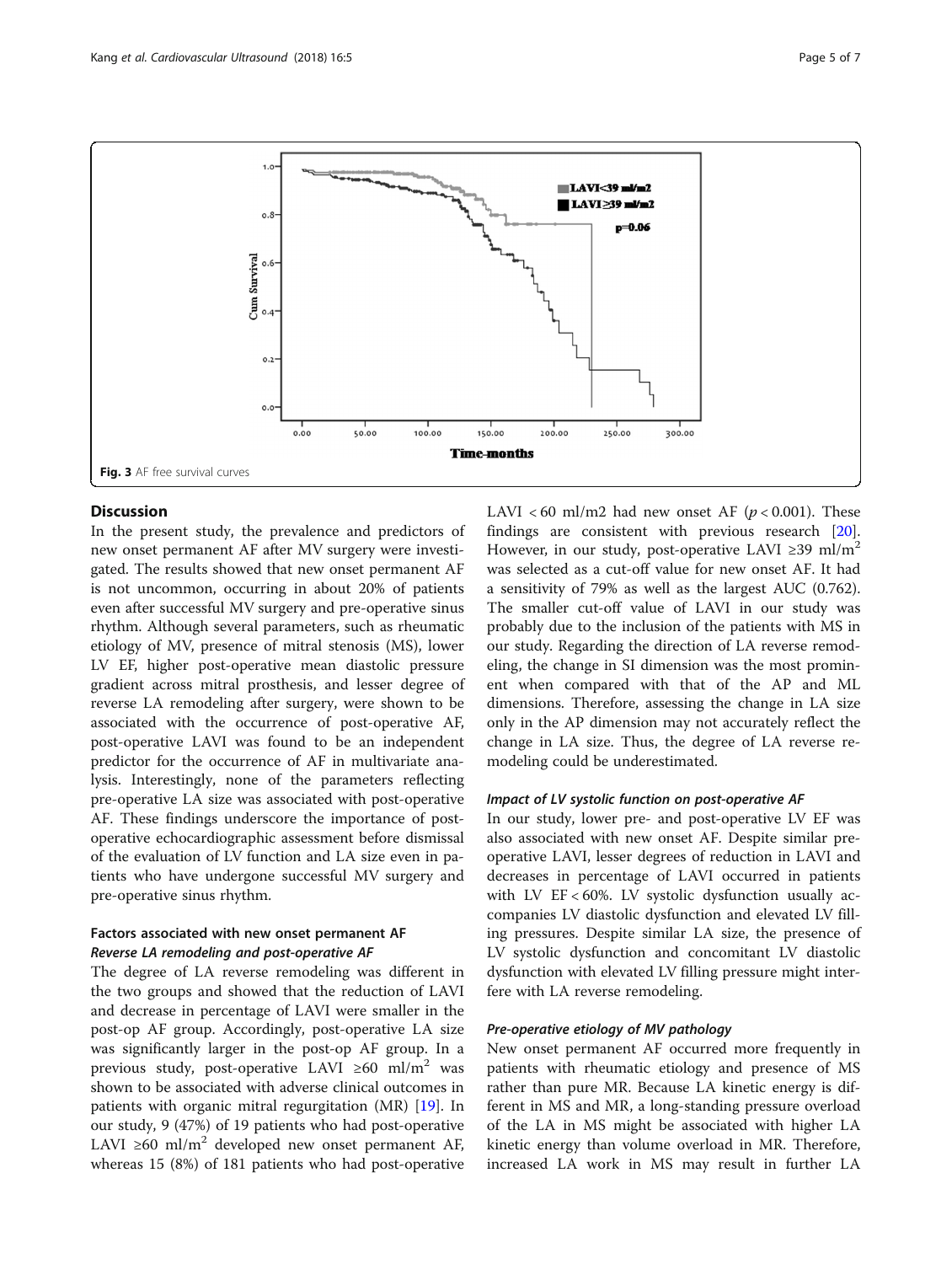fatigue and failure over time, which may disturb LA reverse remodeling [[2,](#page-6-0) [21\]](#page-6-0).

Role of post-operative echocardiography before dismissal Although successful intervention was performed on diseased MV, AF can occur in patients with post-operative LAVI ≥39 ml/m<sup>2</sup> according to the results from our study. Therefore, it is imperative to not only focus on the successful results of valve surgery but also perform postoperative echocardiography to evaluate post-operative LAVI to predict the occurrence of AF.

Echocardiography has a different role in the evaluation of valvular heart disease (VHD) at different stages before and after surgery. Pre-operative TTE should provide an accurate diagnosis to determine the possible cause of valvular diseases [[22,](#page-6-0) [23](#page-6-0)]. In addition, quantitative echocardiographic evaluation of LV size and function is a key factor in clinical decision making in adults with VHD [[24](#page-6-0)–[27](#page-6-0)]. Other key echocardiographic data includes LV diastolic function, LA enlargement, and the presence of intra-cardiac thrombus, pulmonary artery pressures, and so on [\[28](#page-6-0)]. Despite the important information obtained from pre-operative echocardiography, none of the preoperative echocardiographic parameters provides predictive information regarding post-operative permanent AF in this study. Intra-operatively, transesophageal echocardiography (TEE) provides a roadmap for the surgeons regarding the location and severity of MV pathologic lesions, enhancing the ability to detect unexpected associated lesions. In addition, intra-operative TEE is used to confirm results of surgical procedures on the MV, which can result in improved surgical outcomes [\[28](#page-6-0), [29](#page-6-0)]. Therefore, the American College of Cardiology and the American Heart Association have established guidelines for the management of patients with VHD, which state that the use of intra-operative TEE in MV repair is a class I indication [[30\]](#page-6-0).

Although the importance of pre-operative and intraoperative echocardiographic evaluations of MV disease has been well recognized, the role of post-operative predischarge TTE has been overlooked in patients undergoing MV surgery. Unlike pre-operative echocardiographic parameters, post-operative LAVI measured before dismissal was able to predict the occurrence of post-operative permanent AF in patients undergoing MV surgery. Based on these results, the importance of post-operative echocardiographic assessment is emphasized not only for assessing the results of MV surgery but also for evaluating cardiac chamber size and function, particularly LA volume.

### Limitations

The current study has several limitations. First, it was a retrospective study, so the data collection was done by reviewing medical charts and recorded echocardiographic

data. Therefore, the measurement of LAVI was available in only 200 of 442 patients, and only echocardiographic report was available in the remainder. And, the majority of the study patients had undergone MVR rather than MV repair. Anticoagulation is one of the most important treatments for AF. However, all patients should have life-long anticoagulation therapy for the implanted valve, except for MV reconstructions and bioprosthetic valve implantation. Therefore, our results cannot apply to patients who have undergone MV repair.

#### Conclusions

Newly developed postoperative permanent AF is not uncommon, occurring in 18% of patients who have undergone successful MV surgery despite pre-operative sinus rhythm. Rheumatic etiology, the presence of MS, lower LV EF, lesser degree of LA reverse remodeling, and larger post-operative LAVI were associated with new onset permanent AF. Post-operative LAVI > 39 ml/m2 was an independent predictor for the occurrence of AF.

#### Abbreviations

AF: atrial fibrillation; AP: anteroposterior; CI: confidence interval ECG: electrocardiogram; EF: ejection fraction; LA: left atrial; LAVI: left atrial volume index; LV: left ventricular; MDPG: mean diastolic pressure gradient; ML: mediolateral; MR: mitral regurgitation; MS: mitral stenosis; MV: mitral valve; NSR: normal sinus rhythm; OR: odds ratio; ROC: receiver-operatingcharacteristic; SD: standard deviation; SI: superior/inferior; TEE: transesophageal echocardiography; TTE: transthoracic echocardiography; VHD: valvular heart disease

#### Acknowledgements

There is nothing to declare with this study.

#### Funding

This research received no specific grant from any funding agency.

#### Availability of data and materials

The whole images or part of it, neither has been published and is not being considered for publication elsewhere in whole or part in any language.

#### Author's contributions

MKK and JWH designed this study as the first author and corresponding author. BYJ confirmed ECG. CYS, IJC, WIY, and JM made the SPSS data together. YJ, NC, and BCC were involved in data acquisition and analysis in this study. All authors read and approved the final manuscript.

#### Consent for publication

Not applicable.

#### Ethics approval and consent to participate

All procedures performed in studies involving human participants were in accordance with the ethical standards of the institutional and/or national research committee and with the 1964 Helsinki declaration and its later amendments or comparable ethical standards.

#### Competing interests

There are no conflicts of interest in this study.

#### Publisher's Note

Springer Nature remains neutral with regard to jurisdictional claims in published maps and institutional affiliations.